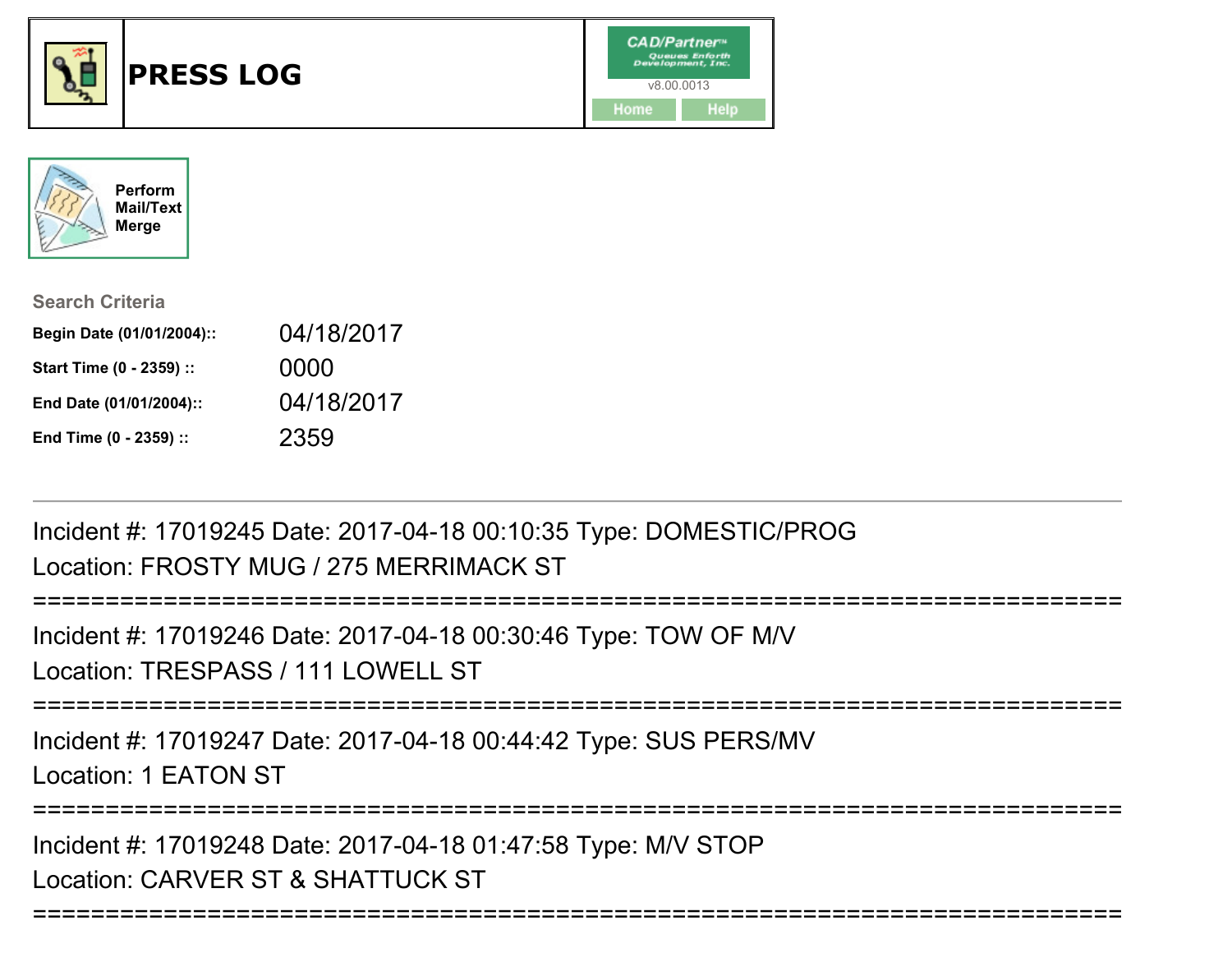Incident #: 17019249 Date: 2017-04-18 01:55:32 Type: ASSIST FIRELocation: 44 WARREN ST

===========================================================================Incident #: 17019250 Date: 2017-04-18 02:03:37 Type: ALARMSLocation: CORREA RESD. / 3 WOODLAND ST===========================================================================Incident #: 17019251 Date: 2017-04-18 02:10:31 Type: BUILDING CHKLocation: 260 HAMPSHIRE ST===========================================================================Incident #: 17019252 Date: 2017-04-18 02:11:50 Type: BUILDING CHKLocation: 262 HAMPSHIRE ST===========================================================================Incident #: 17019253 Date: 2017-04-18 02:16:34 Type: M/V STOPLocation: 60 JUNIPER ST===========================================================================Incident #: 17019254 Date: 2017-04-18 02:30:15 Type: M/V STOPLocation: PARK ST & WILLOW ST===========================================================================Incident #: 17019255 Date: 2017-04-18 02:39:04 Type: 209A/SERVELocation: 671 ESSEX ST #20 FL BLDG 4 ===========================================================================Incident #: 17019256 Date: 2017-04-18 02:57:34 Type: BUILDING CHKLocation: BONANZA MARKET / 179 JACKSON ST

**=================** 

Incident #: 17019257 Date: 2017-04-18 03:18:02 Type: MAL DAMAGELocation: 16 HANCOCK ST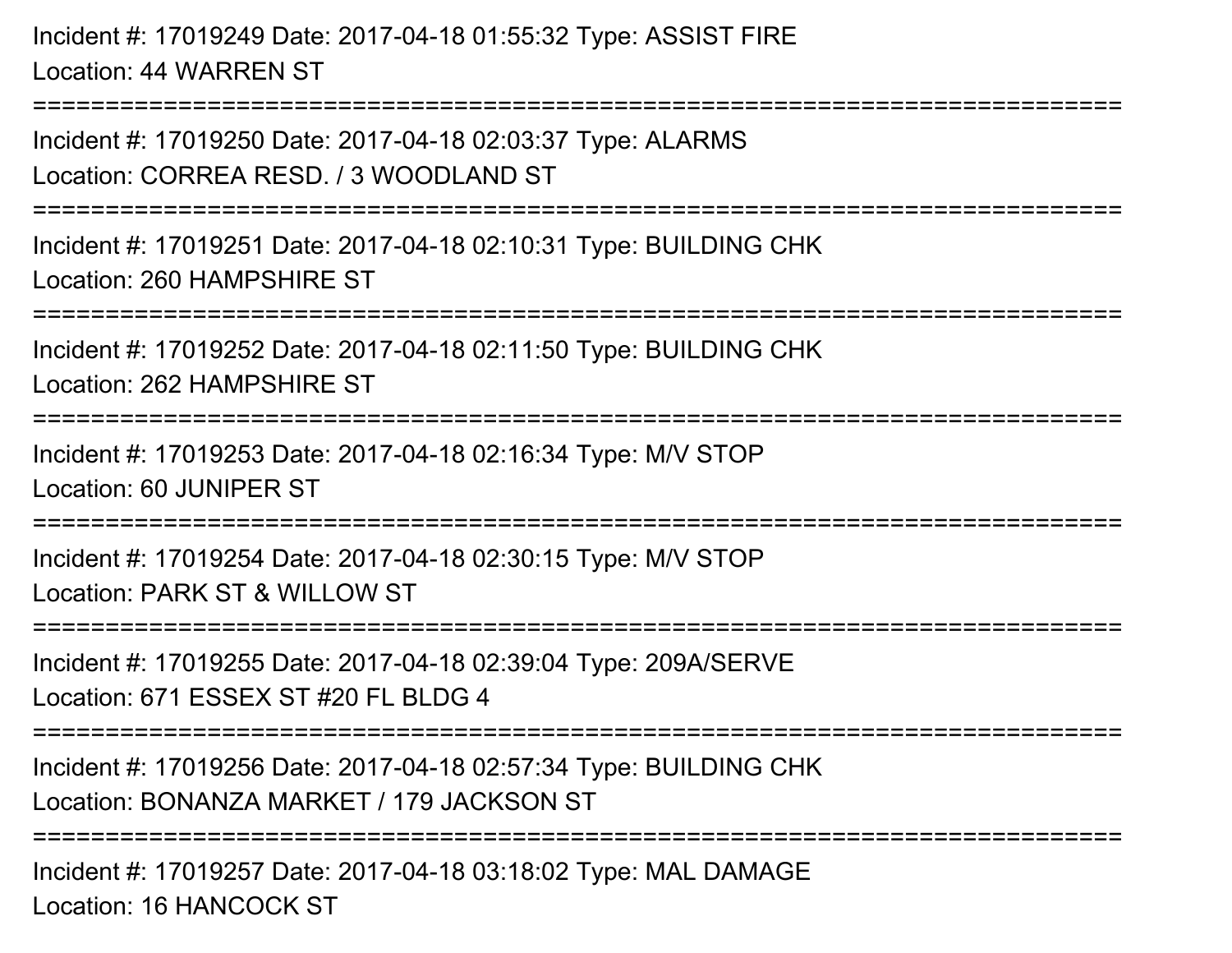Incident #: 17019258 Date: 2017-04-18 03:20:34 Type: BUILDING CHKLocation: 75 MANCHESTER ST

Location: HAVERHILL ST & OXFORD ST

===========================================================================Incident #: 17019259 Date: 2017-04-18 03:22:21 Type: BUILDING CHKLocation: 29 BARKER ST===========================================================================Incident #: 17019260 Date: 2017-04-18 03:25:54 Type: DISTURBANCELocation: 210 OSGOOD ST============================== Incident #: 17019261 Date: 2017-04-18 03:27:14 Type: FIRELocation: 18 CHESTNUT ST===========================================================================Incident #: 17019262 Date: 2017-04-18 03:53:23 Type: KEEP PEACELocation: 76 TENNEY ST===========================================================================Incident #: 17019263 Date: 2017-04-18 03:58:23 Type: M/V STOPLocation: N PARISH RD & OSGOOD ST===========================================================================Incident #: 17019264 Date: 2017-04-18 04:09:59 Type: M/V STOPLocation: BEACON ST & MT VERNON ST===========================================================================Incident #: 17019265 Date: 2017-04-18 04:13:27 Type: M/V STOPLocation: METHUEN ST & NEWBURY ST===========================================================================Incident #: 17019266 Date: 2017-04-18 04:29:22 Type: SHOTS FIRED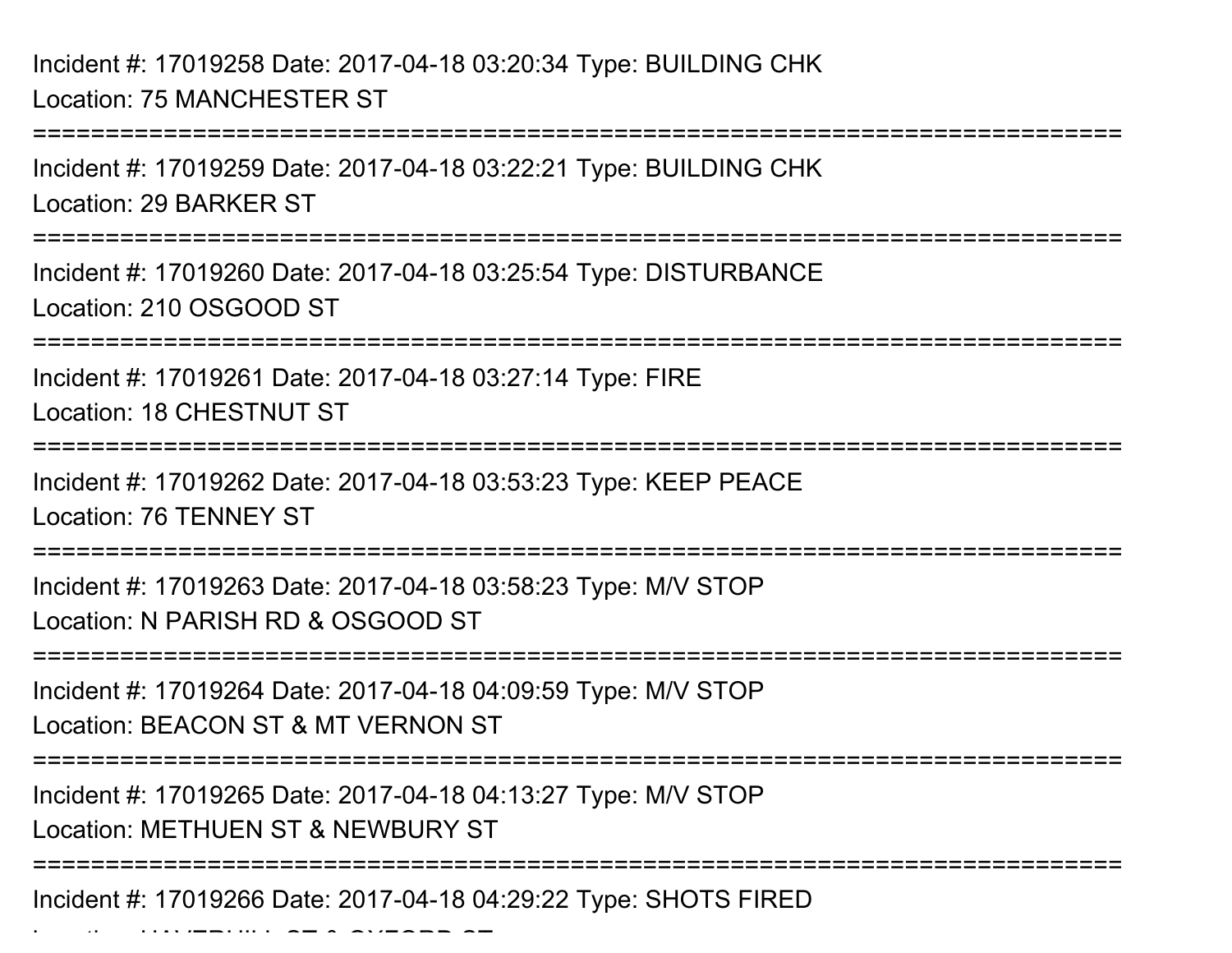Incident #: 17019267 Date: 2017-04-18 04:33:17 Type: BUILDING CHKLocation: WEST ST PARK / WEST ST

===========================================================================

Incident #: 17019268 Date: 2017-04-18 04:42:57 Type: ALARMSLocation: MARINO AUTO / 39 HAVERHILL ST

===========================================================================

Incident #: 17019269 Date: 2017-04-18 04:54:00 Type: BUILDING CHKLocation: LEOURY'S MARKET / 101 UNION ST

**========================** 

Incident #: 17019270 Date: 2017-04-18 05:01:23 Type: ROBBERY PROGLocation: SEVEN ELEVEN / 370 BROADWAY

===========================================================================

Incident #: 17019271 Date: 2017-04-18 06:54:37 Type: M/V STOP

Location: BERKELEY ST & MONTGOMERY ST

===========================================================================

Incident #: 17019273 Date: 2017-04-18 07:00:44 Type: DRUG VIOLocation: 42 CANTON ST

===========================================================================

Incident #: 17019272 Date: 2017-04-18 07:00:57 Type: PARK & WALKLocation: BROADWAY & HAVERHILL ST

===========================================================================

===========================================================================

Incident #: 17019274 Date: 2017-04-18 07:03:55 Type: ALARMS

Location: SANTANA RESD. / 113 FOSTER ST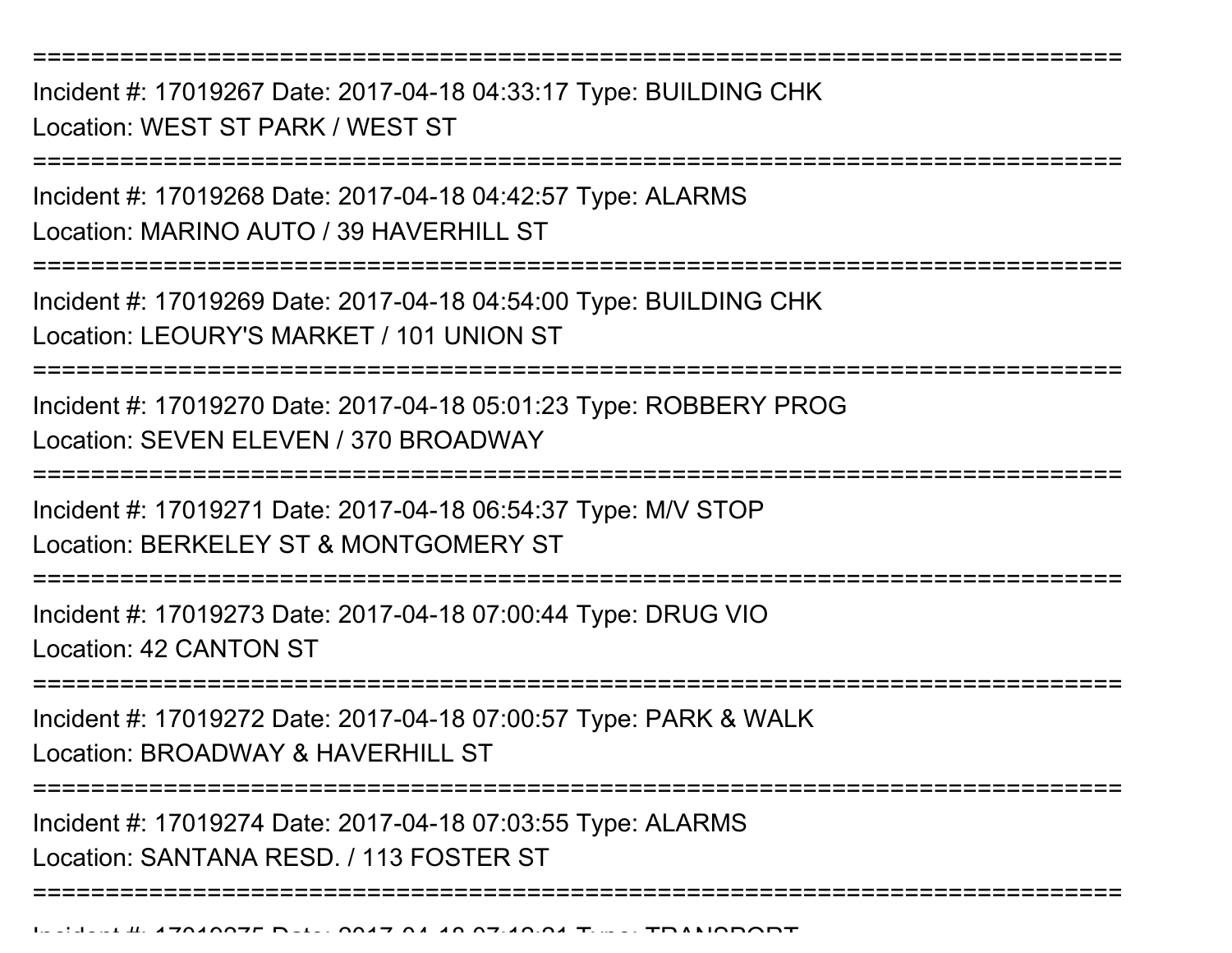Location: LOWELL JUVY / null

===========================================================================Incident #: 17019276 Date: 2017-04-18 07:13:27 Type: ALARMSLocation: YMCA OFFICES / 101 AMESBURY ST FL 4===========================================================================Incident #: 17019277 Date: 2017-04-18 07:51:39 Type: M/V STOPLocation: 360 BROADWAY===========================================================================Incident #: 17019278 Date: 2017-04-18 07:54:16 Type: ANIMAL COMPLLocation: 24 HALE ST===========================================================================Incident #: 17019279 Date: 2017-04-18 07:55:27 Type: M/V STOPLocation: TREMONT ST & WEST ST===========================================================================Incident #: 17019280 Date: 2017-04-18 07:58:34 Type: M/V STOPLocation: HAMPSHIRE ST & LOWELL ST===========================================================================Incident #: 17019281 Date: 2017-04-18 08:00:03 Type: M/V STOPLocation: CHESTNUT ST & SHORT ST===========================================================================Incident #: 17019282 Date: 2017-04-18 08:02:12 Type: M/V STOPLocation: AUBURN ST & HAMPSHIRE ST===========================================================================Incident #: 17019283 Date: 2017-04-18 08:10:14 Type: ALARM/BURGLocation: GANGI REALTY/SUNPACK FOODS / 273 PROSPECT ST

===========================================================================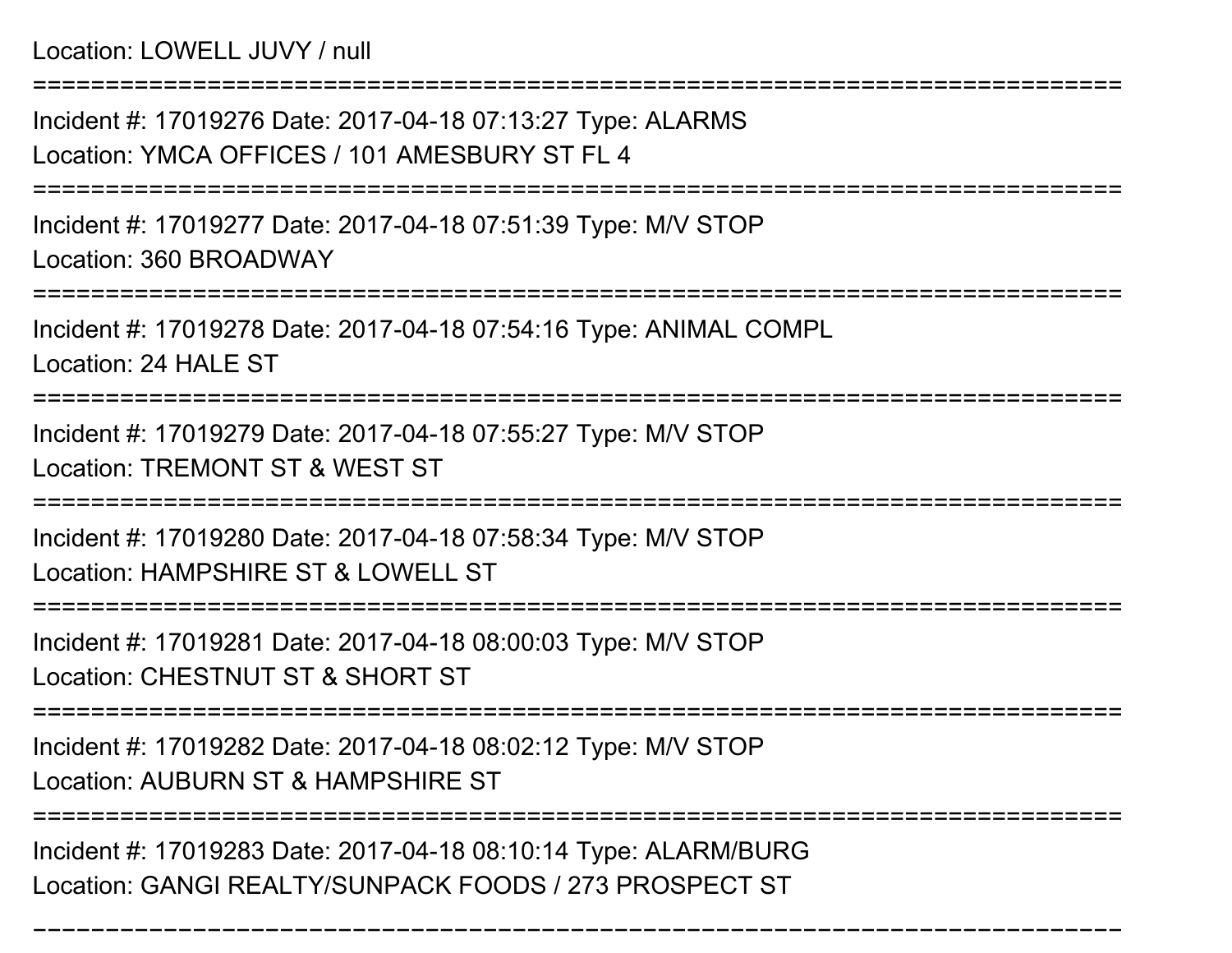```
Incident #: 17019284 Date: 2017-04-18 08:15:26 Type: ALARMSLocation: COSTA RESD. / 21 PEARL AV===========================================================================Incident #: 17019285 Date: 2017-04-18 08:15:55 Type: HIT & RUN M/VLocation: 9 SPRUCE ST===========================================================================Incident #: 17019286 Date: 2017-04-18 08:20:05 Type: M/V STOPLocation: ELM ST & WHITE ST===========================================================================Incident #: 17019287 Date: 2017-04-18 08:32:00 Type: M/V STOPLocation: BIGELOW ST & CARLETON ST
   ===========================================================================Incident #: 17019288 Date: 2017-04-18 08:37:38 Type: TOW OF M/VLocation: TRESPASS / 71 WHITE===========================================================================Incident #: 17019289 Date: 2017-04-18 08:46:18 Type: AUTO ACC/NO PILocation: HAVERHILL ST & UNION ST
===========================================================================Incident #: 17019290 Date: 2017-04-18 08:54:27 Type: TOW OF M/VLocation: TRESPASS / 73 WHITE===========================================================================Incident #: 17019291 Date: 2017-04-18 09:08:11 Type: AUTO ACC/NO PILocation: 183 BROADWAY====================
Incident #: 17019292 Date: 2017-04-18 09:08:38 Type: M/V STOPLocation: TREMONT ST & WEST ST
```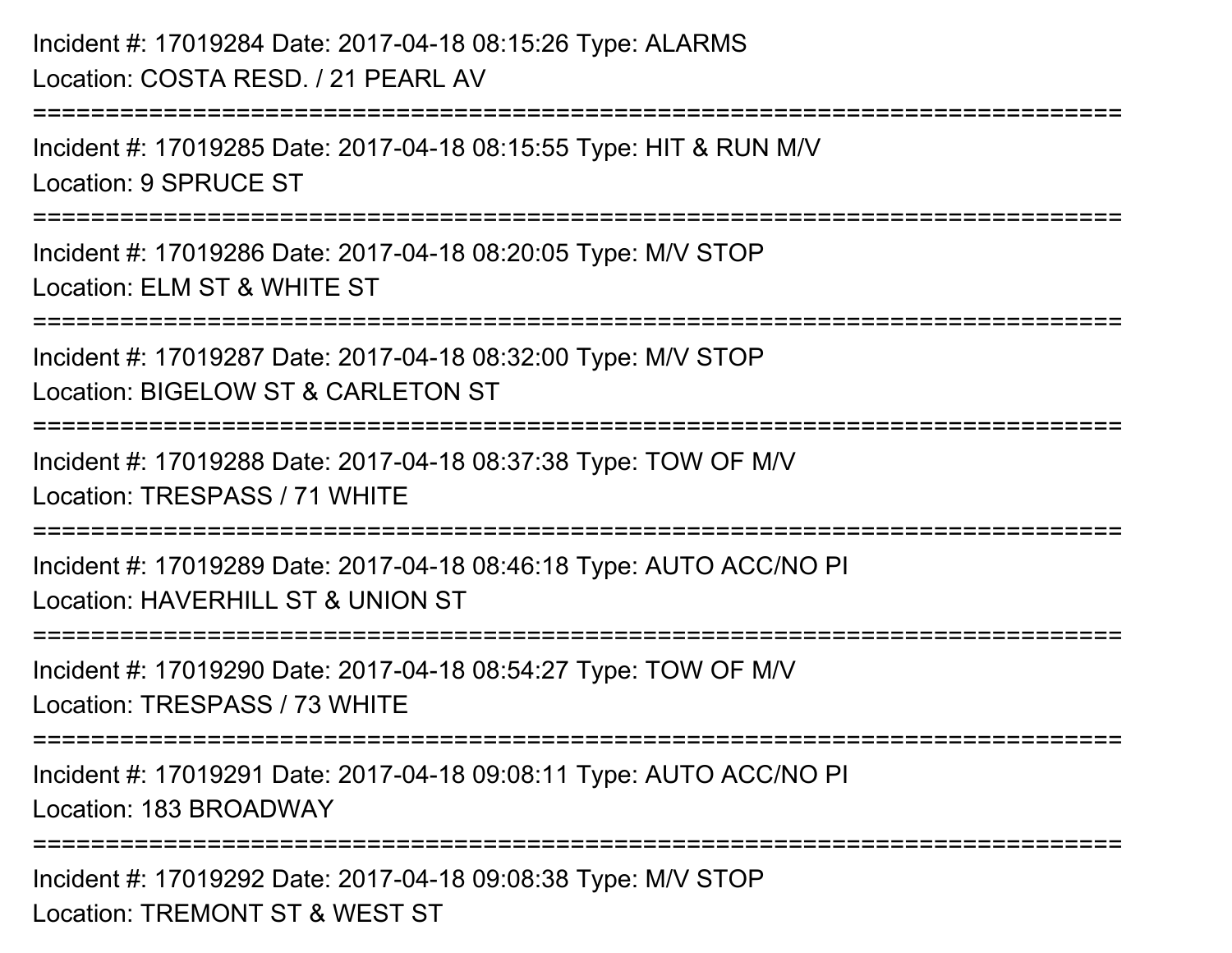Incident #: 17019293 Date: 2017-04-18 09:11:11 Type: CK WELL BEINGLocation: 18 FRANKLIN ST #211 FL 2

===========================================================================

===========================================================================

Incident #: 17019294 Date: 2017-04-18 09:17:18 Type: PARK & WALKLocation: BRADFORD ST & BROADWAY

===========================================================================

Incident #: 17019295 Date: 2017-04-18 09:20:00 Type: MEDIC SUPPORTLocation: 12 METHUEN ST FL 3

===========================================================================

Incident #: 17019296 Date: 2017-04-18 09:31:59 Type: TRESPASSINGLocation: TRAIN STATION / 211 MERRIMACK ST

===========================================================================

Incident #: 17019297 Date: 2017-04-18 09:34:32 Type: M/V STOP

Location: CANAL ST & LAWRENCE ST

===========================================================================

Incident #: 17019298 Date: 2017-04-18 09:52:42 Type: M/V STOPLocation: 592 ESSEX ST

===========================================================================

Incident #: 17019299 Date: 2017-04-18 09:56:06 Type: INVESTIGATIONLocation: 182 SARATOGA ST

===========================================================================

Incident #: 17019300 Date: 2017-04-18 09:59:38 Type: 911 HANG UPLocation: HABIT-OPCO / 10 EMBANKMENT RD

===========================================================================

Incident #: 17019301 Date: 2017-04-18 10:00:02 Type: M/V STOP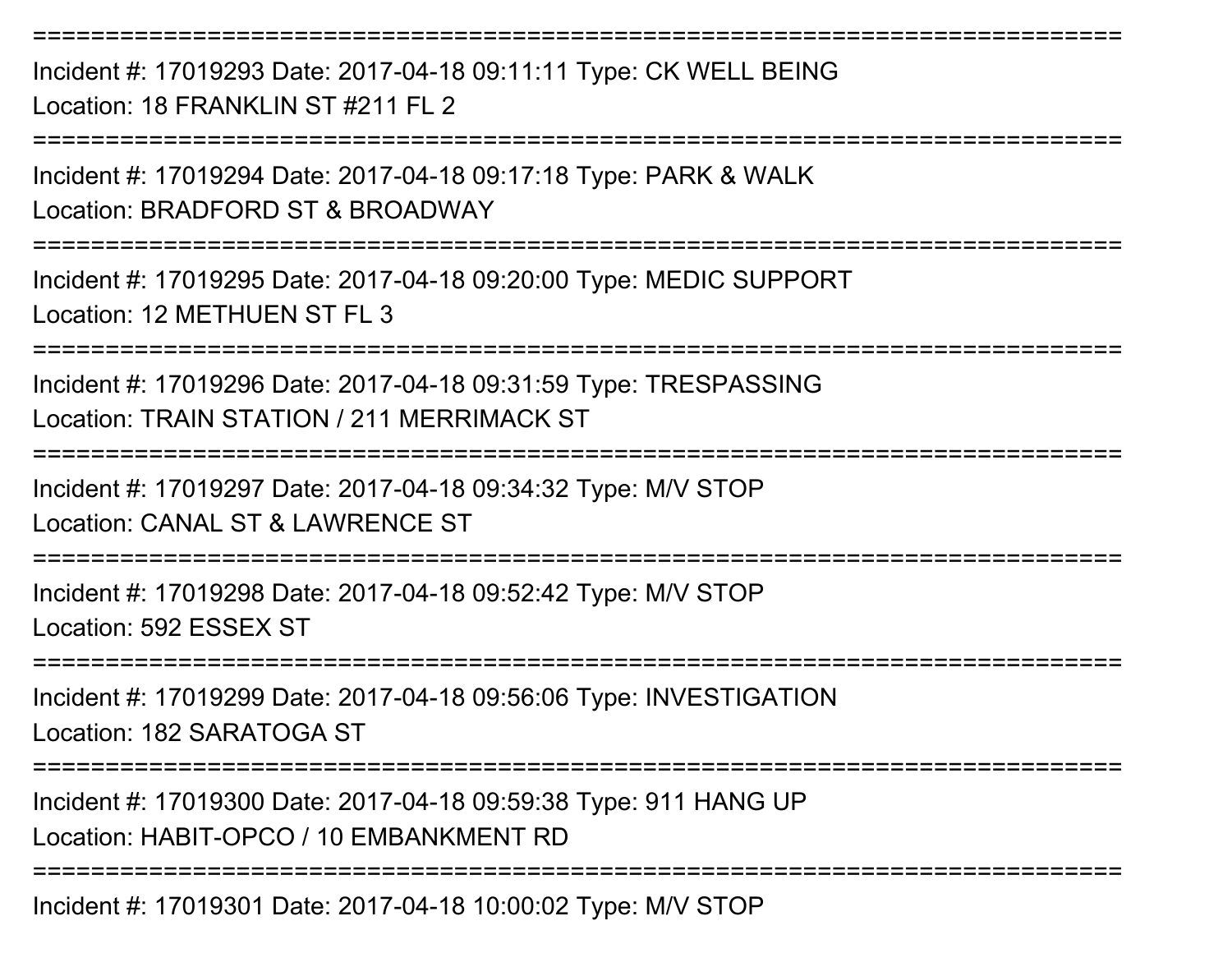Incident #: 17019302 Date: 2017-04-18 10:00:37 Type: TOW OF M/VLocation: 14 E PLEASANT ST

===========================================================================

Incident #: 17019303 Date: 2017-04-18 10:03:18 Type: PARK & WALKLocation: BRADFORD ST & BROADWAY

===========================================================================

Incident #: 17019304 Date: 2017-04-18 10:05:36 Type: PARK & WALKLocation: S UNION ST & SALEM ST

===========================================================================

Incident #: 17019305 Date: 2017-04-18 10:16:02 Type: AUTO ACC/NO PILocation: 90 WINTHROP AV

===========================================================================

Incident #: 17019306 Date: 2017-04-18 10:22:19 Type: AUTO ACC/NO PILocation: ARLINGTON ST & BROADWAY

===========================================================================

Incident #: 17019307 Date: 2017-04-18 10:25:45 Type: AUTO ACC/NO PILocation: 21 WATER ST

=============================

Incident #: 17019308 Date: 2017-04-18 10:26:28 Type: M/V STOP

Location: 183 HAVERHILL ST

Incident #: 17019310 Date: 2017

**======================** 

Incident #: 17019309 Date: 2017-04-18 10:41:38 Type: MV/BLOCKINGLocation: ALLEN ST & GENERAL ST

===========================================================================

<sup>04</sup> 18 10:43:13 Type: INVEST CONT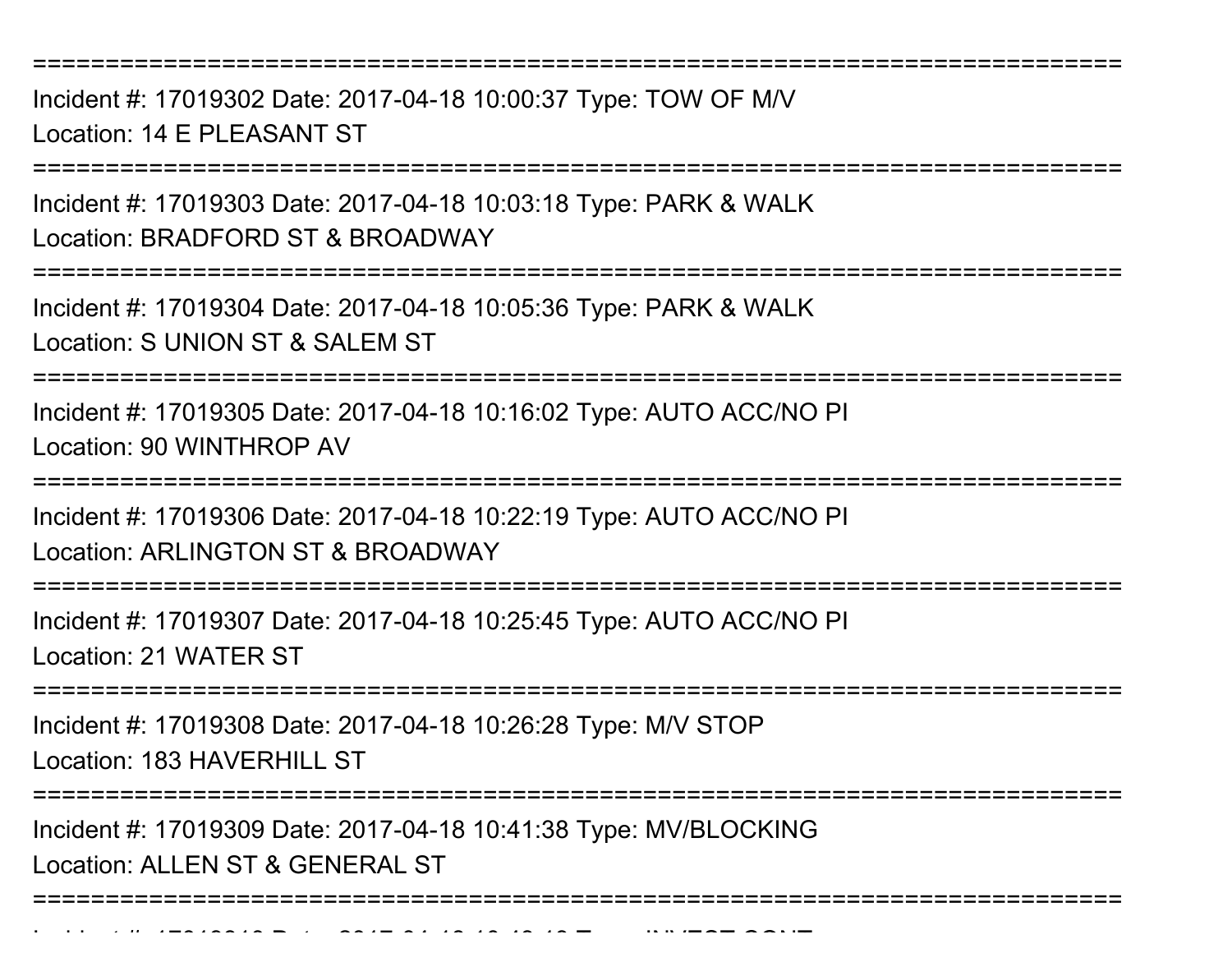## Location: 241 JACKSON ST

Incident #: 17019311 Date: 2017-04-18 10:47:28 Type: M/V STOPLocation: S UNION ST & SALEM ST

===========================================================================

===========================================================================

Incident #: 17019312 Date: 2017-04-18 10:51:01 Type: M/V STOPLocation: 425 S UNION ST

===========================================================================

Incident #: 17019313 Date: 2017-04-18 10:51:42 Type: TOW OF M/V

Location: APPLETON ST & ESSEX ST

===========================================================================

Incident #: 17019314 Date: 2017-04-18 10:55:07 Type: ALARM/BURGLocation: 35 MAPLE ST

===========================================================================

Incident #: 17019315 Date: 2017-04-18 10:55:26 Type: M/V STOPLocation: COMMON ST & LAWRENCE ST

===========================================================================

Incident #: 17019316 Date: 2017-04-18 10:58:44 Type: PARK & WALKLocation: S UNION ST & SALEM ST

===========================================================================

Incident #: 17019317 Date: 2017-04-18 10:59:25 Type: MEDIC SUPPORTLocation: 18 DRACUT ST FL 1

===========================================================================

Incident #: 17019318 Date: 2017-04-18 11:06:49 Type: ANIMAL COMPLLocation: 12 METHUEN ST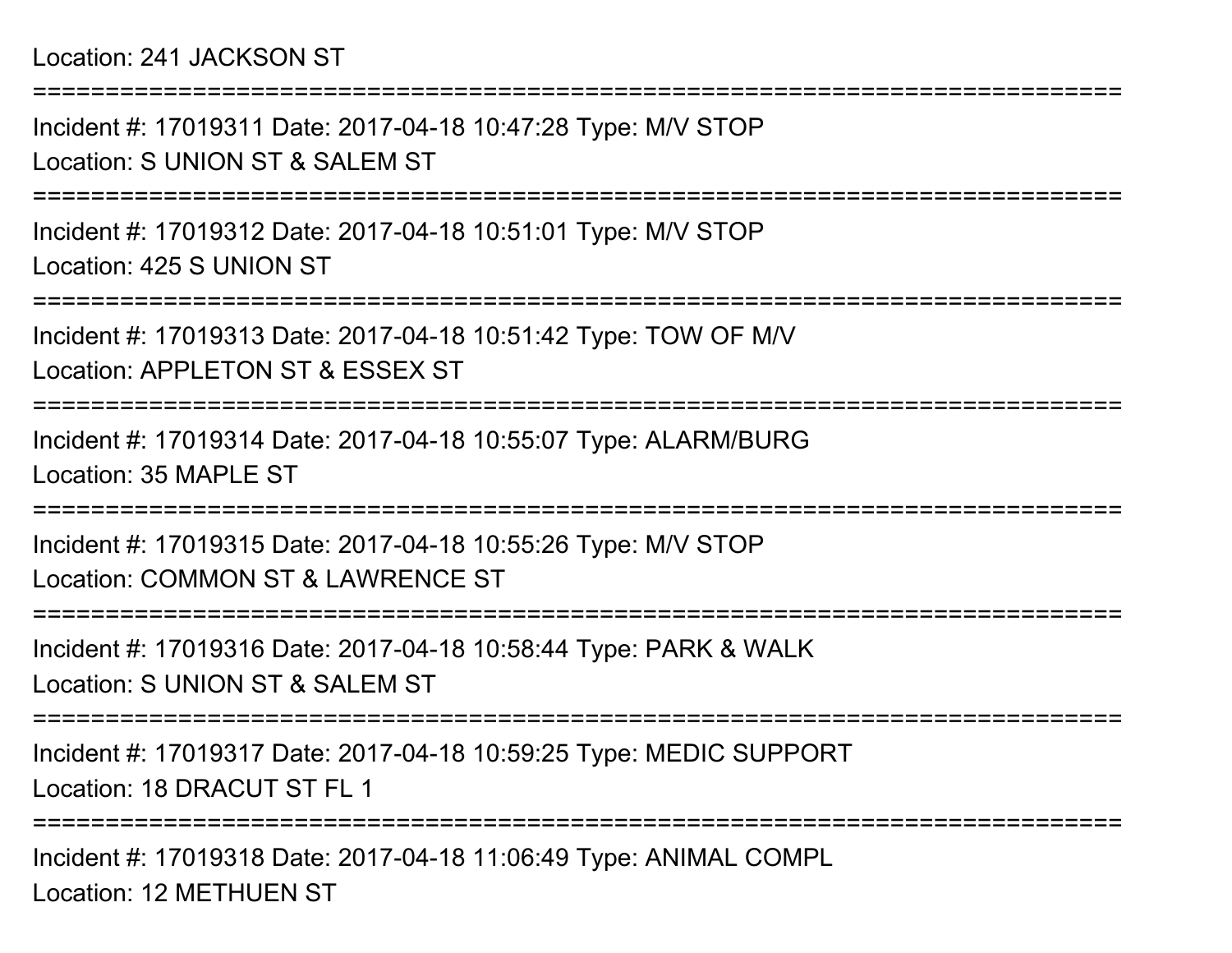## Incident #: 17019319 Date: 2017-04-18 11:09:48 Type: DISABLED MVLocation: MARKET ST & PARKER ST

```
===========================================================================Incident #: 17019320 Date: 2017-04-18 11:10:17 Type: CK WELL BEINGLocation: 119 PERRY AV===========================================================================Incident #: 17019321 Date: 2017-04-18 11:22:44 Type: PARK & WALKLocation: BRADFORD ST & BROADWAY
===========================================================================Incident #: 17019322 Date: 2017-04-18 11:24:39 Type: MV/BLOCKINGLocation: 81 WEST ST===========================================================================Incident #: 17019323 Date: 2017-04-18 11:26:34 Type: AUTO ACC/NO PILocation: BROADWAY & CROSS ST===========================================================================Incident #: 17019324 Date: 2017-04-18 11:27:46 Type: NOTIFICATIONLocation: 237 JACKSON ST #37===========================================================================Incident #: 17019325 Date: 2017-04-18 11:42:36 Type: M/V STOPLocation: FRANKLIN ST & HAVERHILL ST
===========================================================================Incident #: 17019326 Date: 2017-04-18 11:43:25 Type: TOW OF M/VLocation: HAMPSHIRE ST & LAWRENCE ST===========================================================================Incident #: 17019327 Date: 2017-04-18 11:44:59 Type: M/V STOPLocation: HAVERHILL ST & WHITE ST
```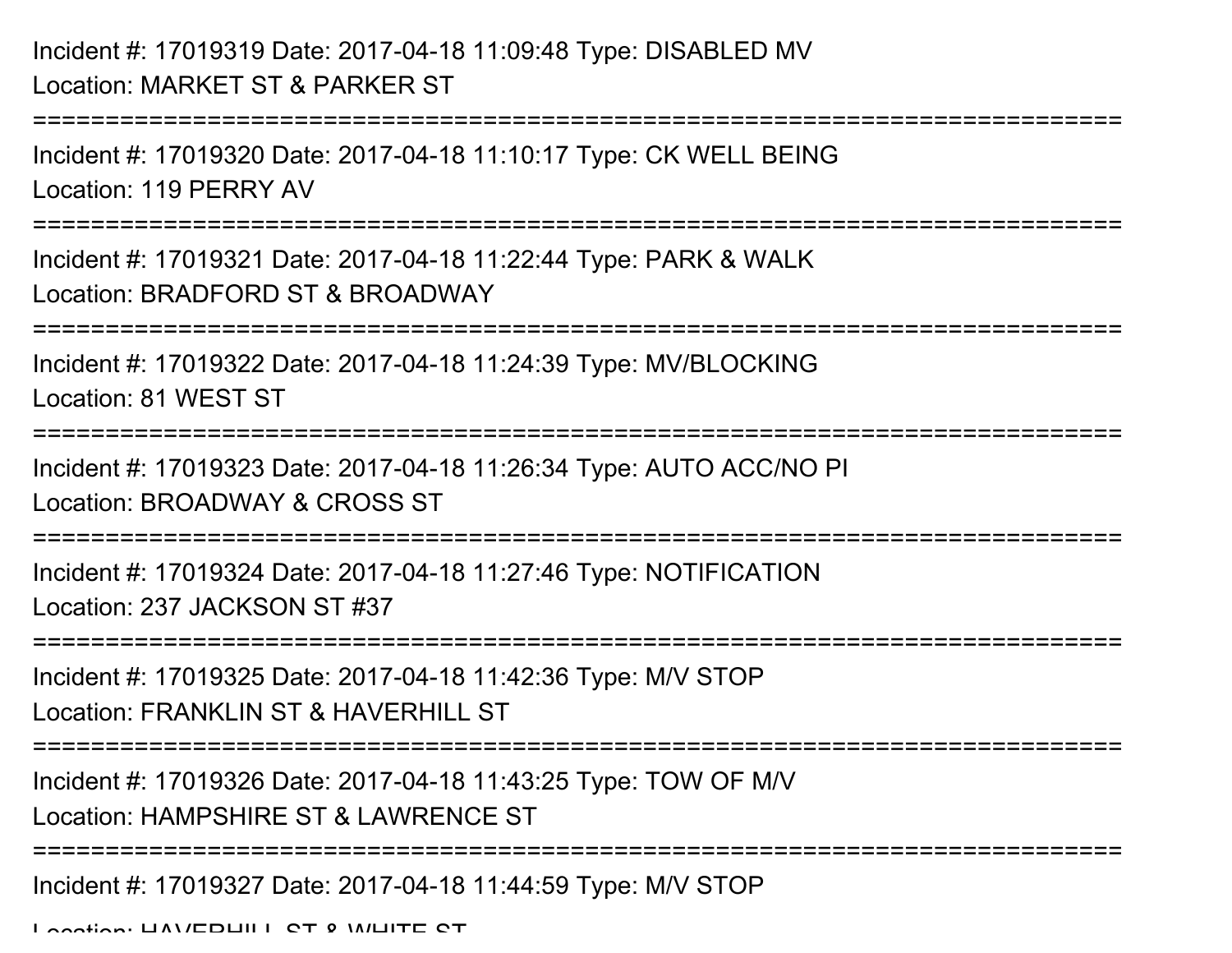Incident #: 17019328 Date: 2017-04-18 12:01:40 Type: GENERAL SERVLocation: 280 S UNION ST

===========================================================================

Incident #: 17019330 Date: 2017-04-18 12:04:04 Type: MV/BLOCKINGLocation: HAMEL'S LIQUORS / 678 HAVERHILL ST

===========================================================================

Incident #: 17019329 Date: 2017-04-18 12:06:08 Type: ANIMAL COMPLLocation: 37 ADAMS ST

===========================================================================

Incident #: 17019331 Date: 2017-04-18 12:23:20 Type: ALARM/BURGLocation: SONYA SANCHEZ RESD / 23 COLUMBUS AV

===========================================================================

Incident #: 17019332 Date: 2017-04-18 12:25:21 Type: NEIGHBOR PROBLocation: 235 FERRY ST

====================

Incident #: 17019333 Date: 2017-04-18 12:29:18 Type: PARK & WALKLocation: BRADFORD ST & BROADWAY

===========================================================================

Incident #: 17019334 Date: 2017-04-18 12:34:21 Type: MEDIC SUPPORTLocation: 546 HAVERHILL ST

===========================================================================

Incident #: 17019335 Date: 2017-04-18 12:39:01 Type: DRUG VIO

Location: OAKWOOD AV & RIDGE RD

===========================================================================

Incident #: 17019336 Date: 2017-04-18 12:39:13 Type: HIT & RUN M/V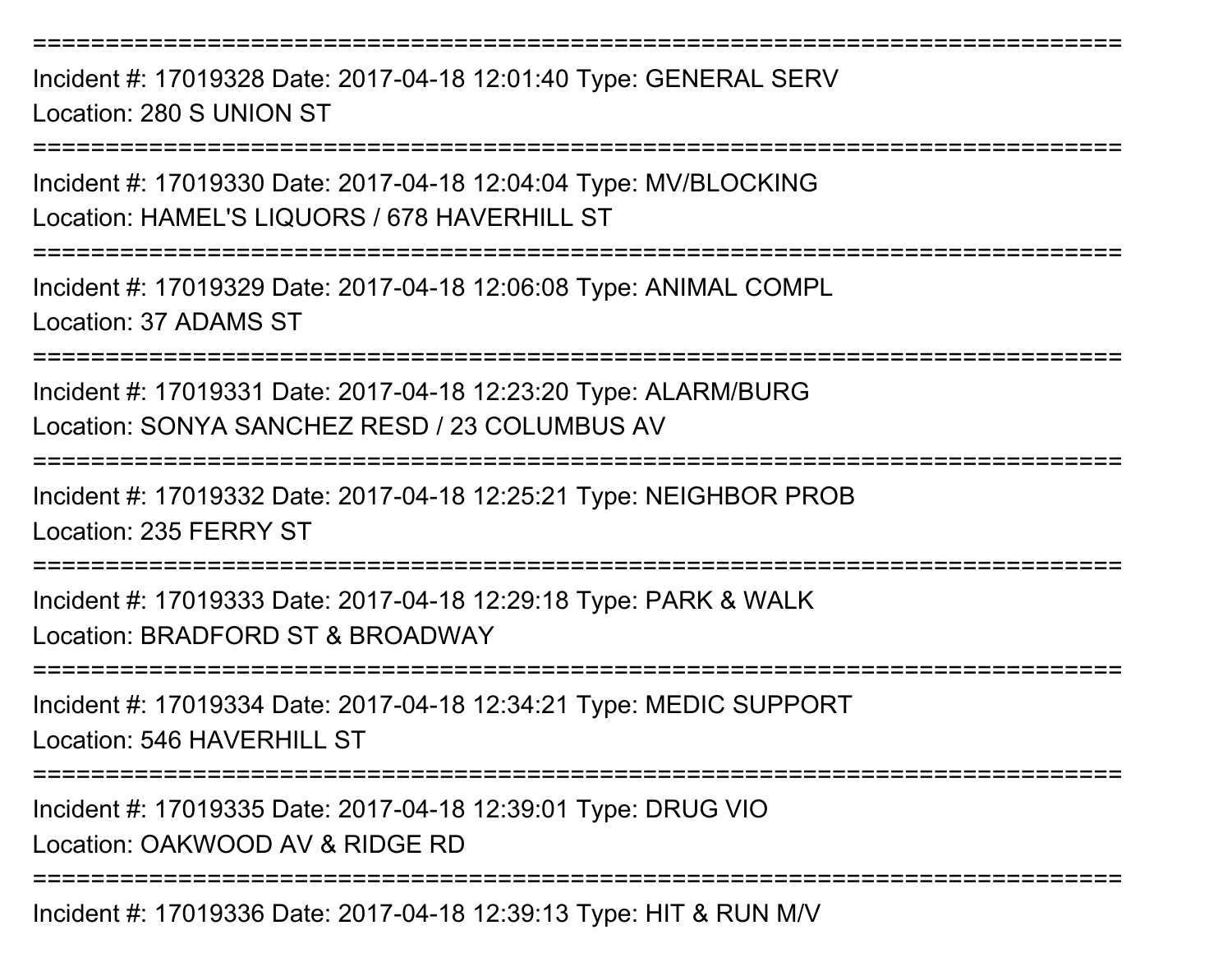Location: 357 JACKSON ST

===========================================================================Incident #: 17019337 Date: 2017-04-18 12:58:58 Type: M/V STOPLocation: BROADWAY & COMMON ST===========================================================================Incident #: 17019338 Date: 2017-04-18 13:00:50 Type: M/V STOPLocation: AVON ST & JACKSON ST===========================================================================Incident #: 17019339 Date: 2017-04-18 13:15:21 Type: STOL/MV/PASLocation: 245 ANDOVER ST===========================================================================Incident #: 17019340 Date: 2017-04-18 13:20:38 Type: ANIMAL COMPLLocation: 87 S BOWDOIN ST===========================================================================Incident #: 17019341 Date: 2017-04-18 13:28:05 Type: M/V STOPLocation: MT VERNON PARK / null===========================================================================Incident #: 17019342 Date: 2017-04-18 13:48:46 Type: VIO CITY ORDLocation: HANCOCK ST===========================================================================Incident #: 17019343 Date: 2017-04-18 13:55:29 Type: SUS PERS/MVLocation: BROADWAY & HAVERHILL ST ===========================================================================Incident #: 17019344 Date: 2017-04-18 14:14:30 Type: TOW OF M/VLocation: ELM ST & WHITE ST

===========================================================================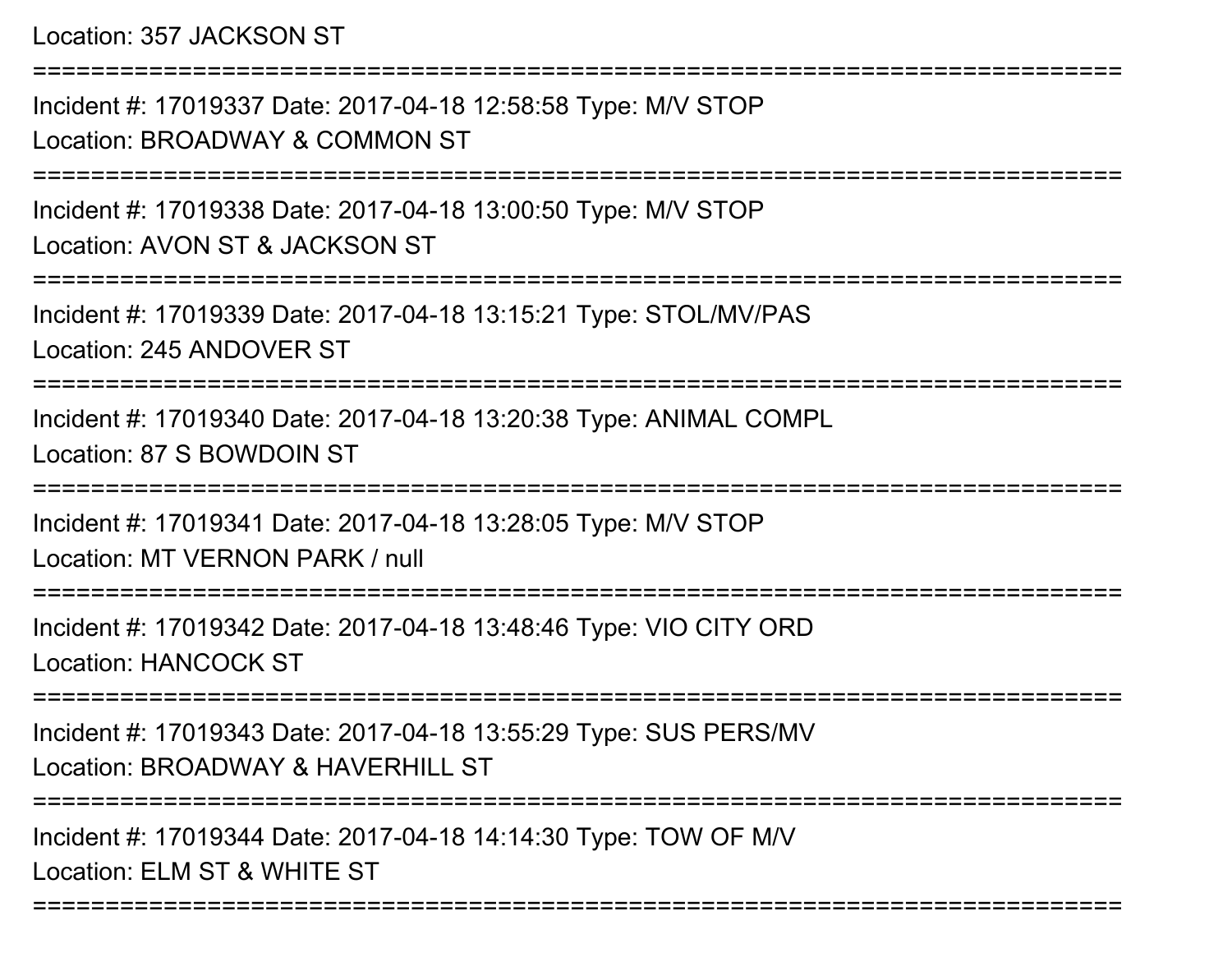===========================================================================Incident #: 17019346 Date: 2017-04-18 14:28:56 Type: ASSSIT OTHER PDLocation: 43 WOODLAND ST ===========================================================================Incident #: 17019347 Date: 2017-04-18 14:32:38 Type: VIO CITY ORDLocation: BIGELOW ST & CARLETON ST===========================================================================Incident #: 17019348 Date: 2017-04-18 14:40:21 Type: M/V STOPLocation: 305 ESSEX ST===========================================================================Incident #: 17019349 Date: 2017-04-18 14:43:57 Type: M/V STOPLocation: S BROADWAY & SALEM ST ===========================================================================Incident #: 17019350 Date: 2017-04-18 14:47:44 Type: M/V STOPLocation: 38 SANBORN ST===========================================================================Incident #: 17019351 Date: 2017-04-18 14:54:47 Type: ALARM/BURGLocation: 73 PROSPECT ST===========================================================================Incident #: 17019352 Date: 2017-04-18 14:56:13 Type: TOW OF M/VLocation: 48 MONTGOMERY ST===========================================================================Incident #: 17019354 Date: 2017-04-18 14:56:59 Type: GENERAL SERV

Location: 32 CROSBY ST #1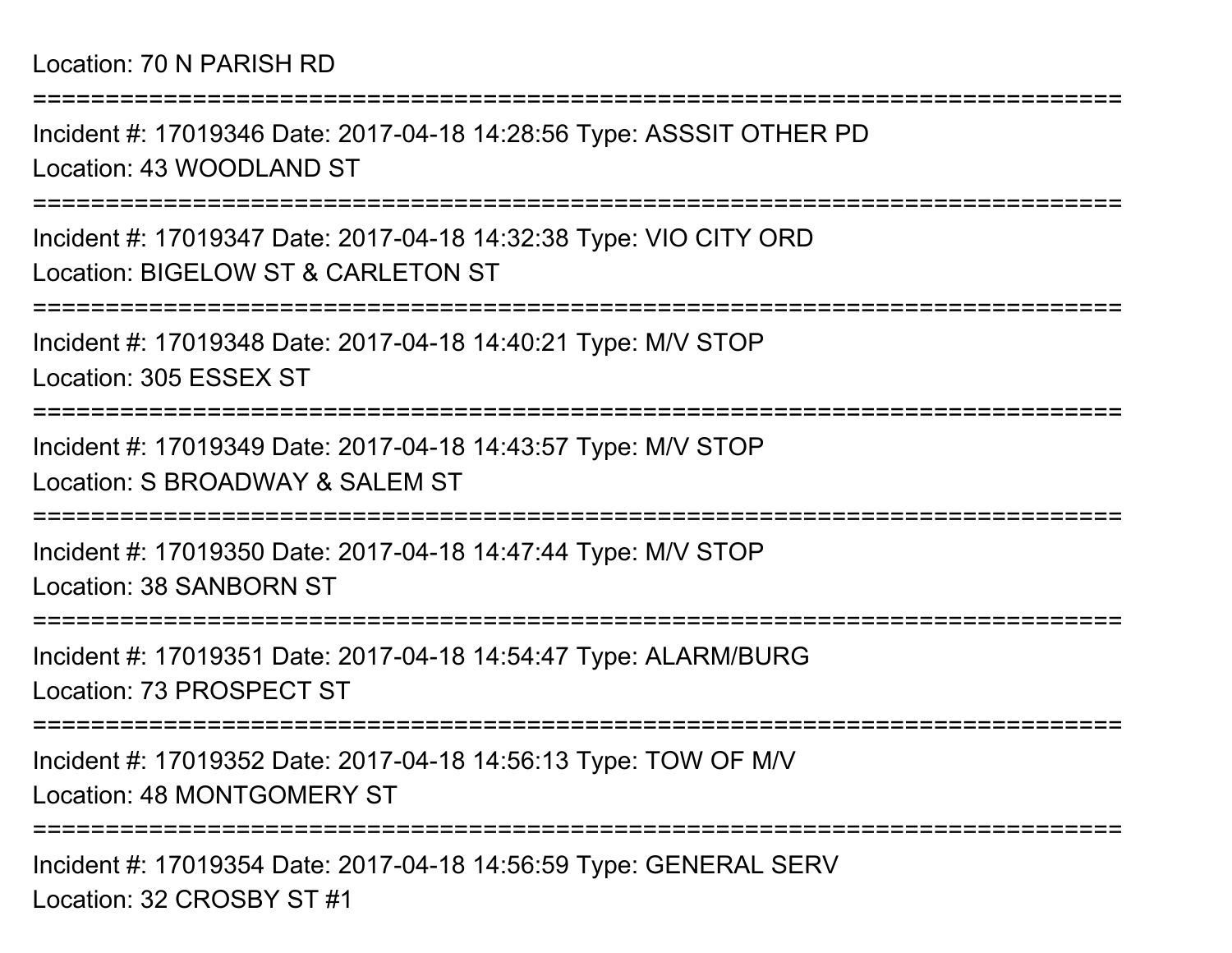Incident #: 17019353 Date: 2017-04-18 14:57:01 Type: TOW OF M/VLocation: MSP / 151 WILLOW ST

===========================================================================Incident #: 17019355 Date: 2017-04-18 14:59:54 Type: MEDIC SUPPORTLocation: 198 PHILLIPS ST===========================================================================Incident #: 17019356 Date: 2017-04-18 15:03:00 Type: TRESPASSINGLocation: 15 UNION ST===========================================================================Incident #: 17019357 Date: 2017-04-18 15:08:21 Type: ANIMAL COMPLLocation: 12 METHUEN ST===========================================================================Incident #: 17019359 Date: 2017-04-18 15:10:47 Type: FRAUDLocation: 267 S BROADWAY #UNIT B===========================================================================Incident #: 17019358 Date: 2017-04-18 15:13:13 Type: ASSIST FIRELocation: 495S & WINTHROP AVE===========================================================================Incident #: 17019360 Date: 2017-04-18 15:15:26 Type: SUS PERS/MVLocation: METHUEN ST & UNION ST===========================================================================Incident #: 17019361 Date: 2017-04-18 15:17:37 Type: DISABLED MVLocation: S UNION ST & WINTHROP AV===========================================================================Incident #: 17019362 Date: 2017-04-18 15:23:42 Type: DISTURBANCE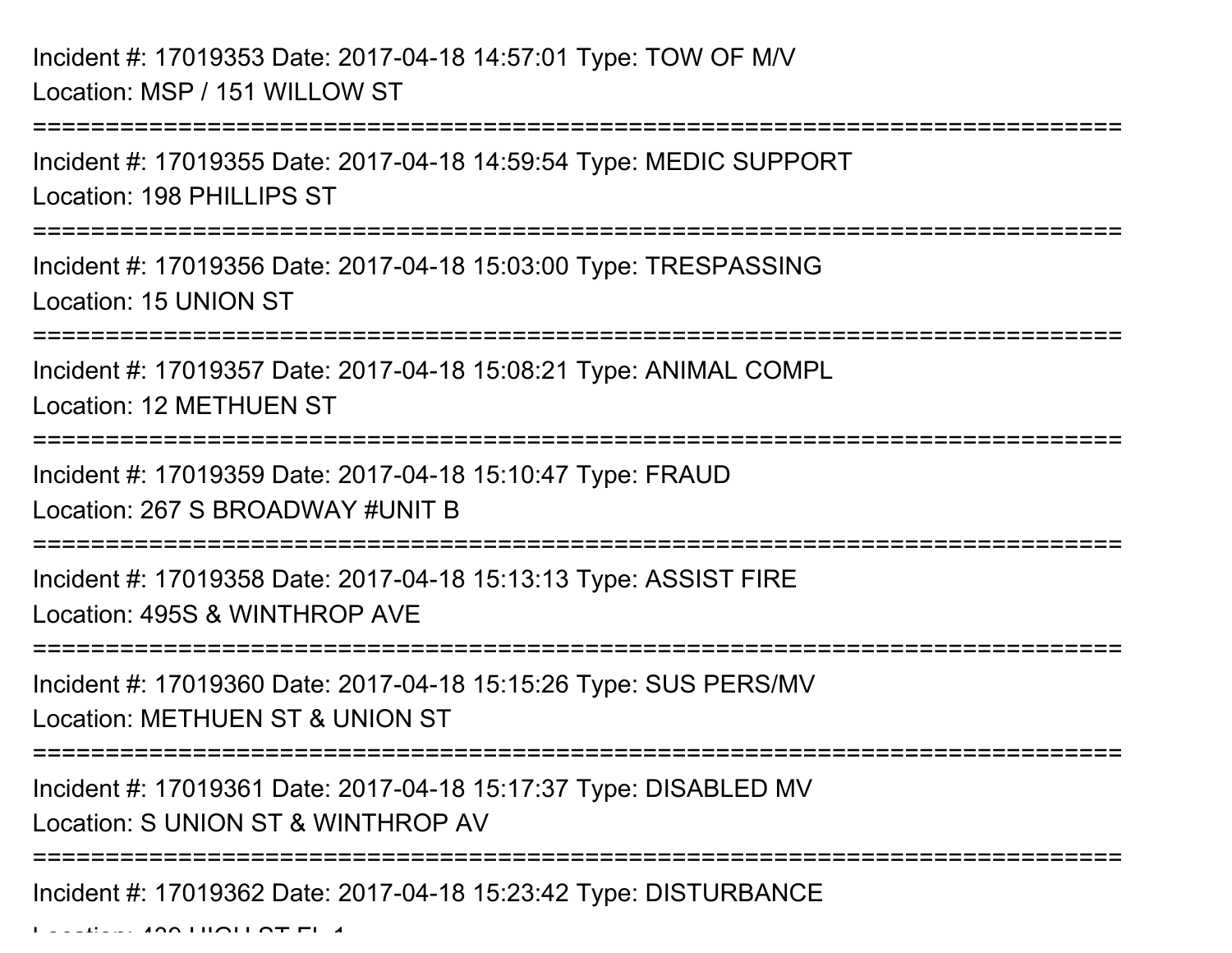Incident #: 17019363 Date: 2017-04-18 15:46:21 Type: MISSING PERSLocation: 55 BERKELEY ST

===========================================================================

Incident #: 17019364 Date: 2017-04-18 15:53:47 Type: LIC PLATE STO

Location: 1 COMMONWEALTH DR

===========================================================================

Incident #: 17019366 Date: 2017-04-18 16:02:11 Type: MAL DAMAGELocation: 31 JACKSON ST

===========================================================================

Incident #: 17019365 Date: 2017-04-18 16:11:40 Type: SUS PERS/MVLocation: RHINE ST

=========================

Incident #: 17019367 Date: 2017-04-18 16:56:42 Type: MAN DOWNLocation: 488 ESSEX ST

===========================================================================

Incident #: 17019369 Date: 2017-04-18 16:59:27 Type: SUS PERS/MVLocation: NESC FEDERAL CREDIT UNION / 14 AMESBURY ST

=================

Incident #: 17019368 Date: 2017-04-18 16:59:31 Type: VIO CITY ORDLocation: RHINE ST

===========================================================================

Incident #: 17019370 Date: 2017-04-18 17:11:06 Type: ALARM/BURGLocation: LAWRENCE HERITAGE STATE PARK / 1 JACKSON ST

===========================================================================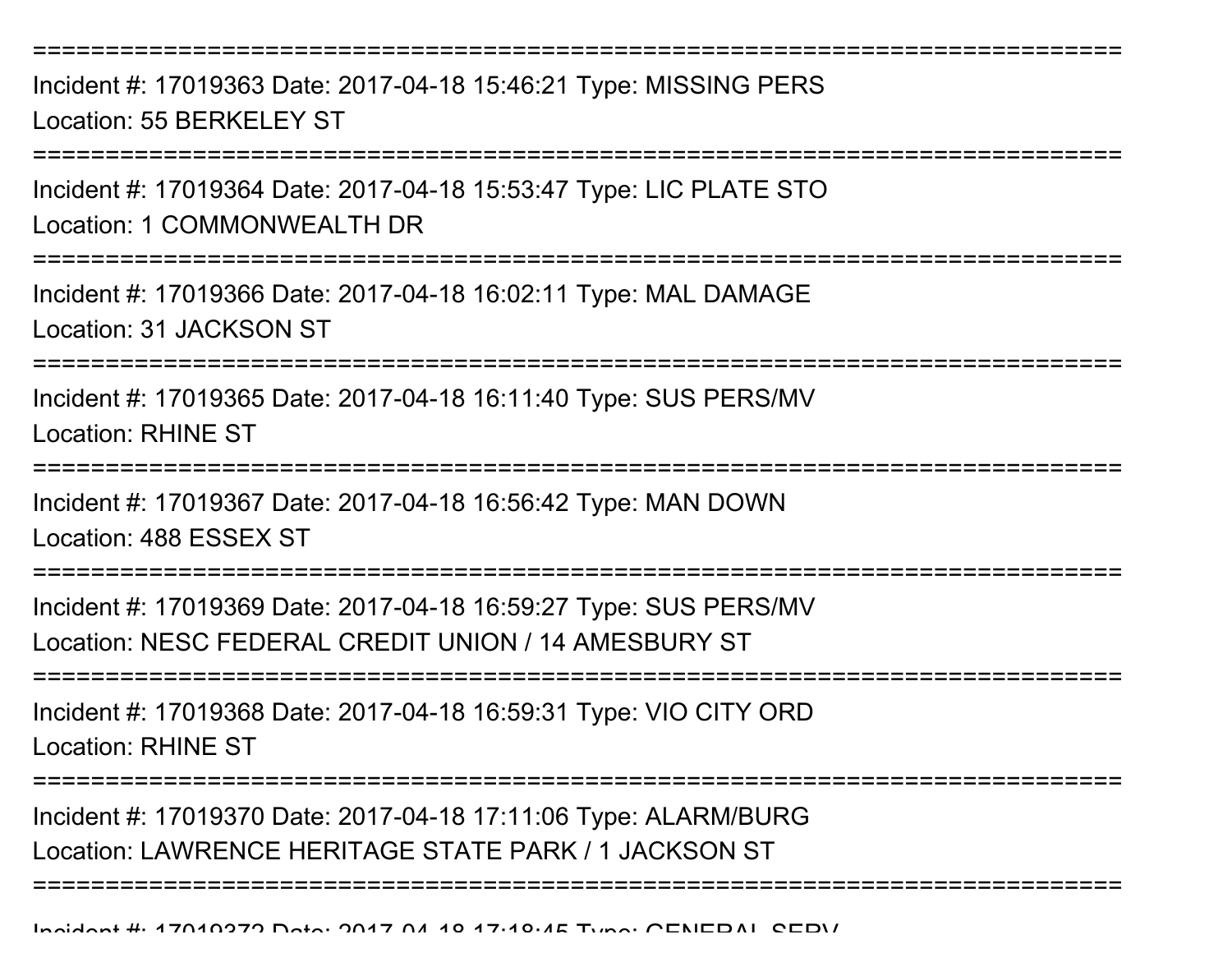## Location: RHINE ST

===========================================================================

Incident #: 17019371 Date: 2017-04-18 17:19:07 Type: MV/BLOCKINGLocation: 7 GREENWOOD ST

===========================================================================

Incident #: 17019373 Date: 2017-04-18 17:27:05 Type: TRESPASSINGLocation: 85-83 THORNTON ST

===========================================================================

Incident #: 17019374 Date: 2017-04-18 17:31:56 Type: DRUG VIOLocation: 52 TOWER HILL ST

===========================================================================

Incident #: 17019375 Date: 2017-04-18 17:48:39 Type: CK WELL BEINGLocation: DORCHESTER ST & S UNION ST

===========================================================================

Incident #: 17019376 Date: 2017-04-18 17:49:14 Type: CK WELL BEINGLocation: 269 S BROADWAY #2

===========================================================================

Incident #: 17019377 Date: 2017-04-18 17:52:36 Type: 911 HANG UPLocation: 45 BROADWAY #703

===========================================================================

Incident #: 17019378 Date: 2017-04-18 17:56:23 Type: 911 HANG UPLocation: 439 S UNION ST #401

===========================================================================

===========================================================================

Incident #: 17019379 Date: 2017-04-18 18:12:46 Type: THREATSLocation: 600 BROADWAY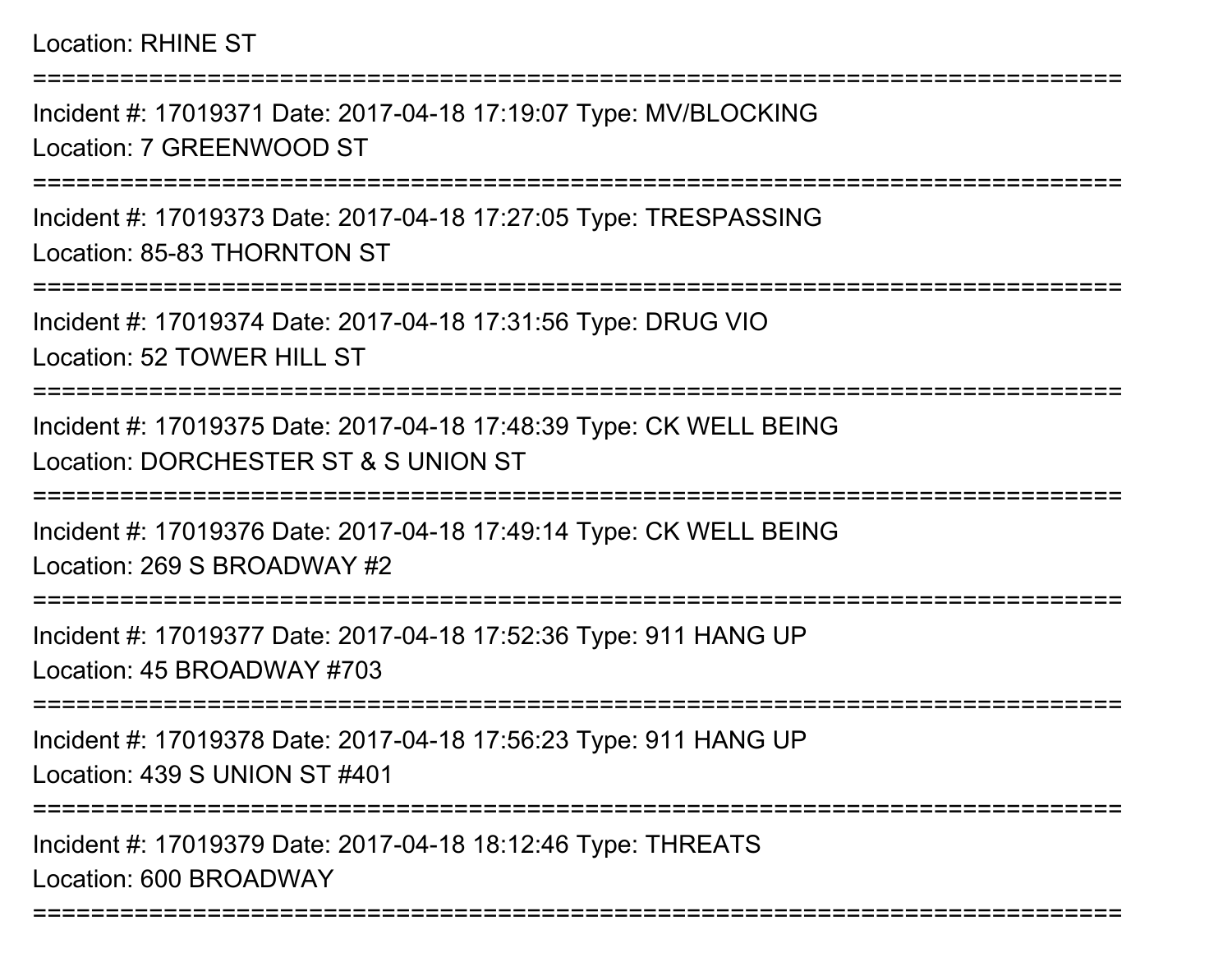Incident #: 17019380 Date: 2017-04-18 18:15:37 Type: M/V STOPLocation: ELM ST & LINCOLN CT===========================================================================Incident #: 17019381 Date: 2017-04-18 18:19:07 Type: DISTURBANCELocation: 194 GARDEN ST===========================================================================Incident #: 17019382 Date: 2017-04-18 18:19:54 Type: M/V STOPLocation: E HAVERHILL ST & HAVERHILL ST===========================================================================Incident #: 17019383 Date: 2017-04-18 18:33:30 Type: SUS PERS/MVLocation: 85 ANDOVER ST===========================================================================Incident #: 17019384 Date: 2017-04-18 18:45:31 Type: M/V STOPLocation: 425 MARKET ST===========================================================================Incident #: 17019385 Date: 2017-04-18 18:55:01 Type: M/V STOPLocation: E HAVERHILL ST & OAK ST ===========================================================================Incident #: 17019386 Date: 2017-04-18 19:02:34 Type: M/V STOPLocation: E HAVERHILL ST & HAVERHILL ST ===========================================================================Incident #: 17019387 Date: 2017-04-18 19:10:11 Type: ALARM/BURGLocation: TRANSMAX / 90 GLENN ST #300==================

Incident #: 17019388 Date: 2017-04-18 19:12:20 Type: AUTO ACC/NO PILocation: 360 BROADWAY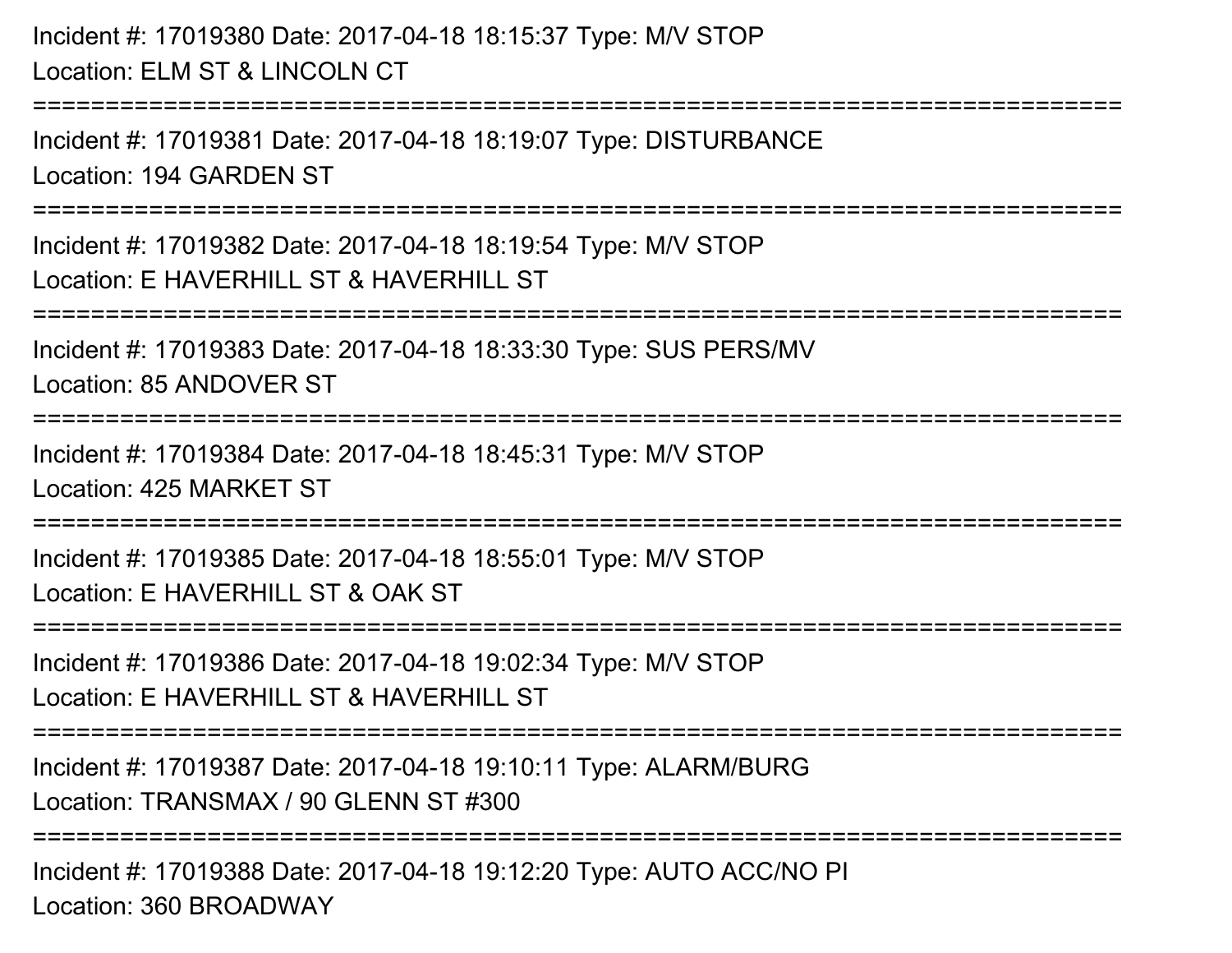Location: HANCOCK ST & MELROSE TERM PART TERM PART TERM PART TERM PART TERM PART TERM PART TERM PART TERM PART<br>Part of the contract of the contract of the contract of the contract of the contract of the contract of the con

===========================================================================Incident #: 17019390 Date: 2017-04-18 19:22:31 Type: M/V STOPLocation: 76 BOXFORD ST===========================================================================Incident #: 17019391 Date: 2017-04-18 19:41:03 Type: DISTURBANCELocation: 500 S UNION ST===========================================================================Incident #: 17019392 Date: 2017-04-18 19:41:48 Type: TOW OF M/VLocation: TRESPASS / 11 SUMMER ST===========================================================================Incident #: 17019393 Date: 2017-04-18 19:45:07 Type: INVEST CONTLocation: 20 MAY ST===========================================================================Incident #: 17019394 Date: 2017-04-18 19:45:54 Type: M/V STOPLocation: BROADWAY & CEDAR ST===========================================================================Incident #: 17019395 Date: 2017-04-18 19:55:01 Type: M/V STOPLocation: BROADWAY & CROSS ST===========================================================================Incident #: 17019396 Date: 2017-04-18 19:57:51 Type: SUS PERS/MVLocation: 47 JEFFERSON ST===========================================================================Incident #: 17019397 Date: 2017-04-18 20:04:52 Type: M/V STOP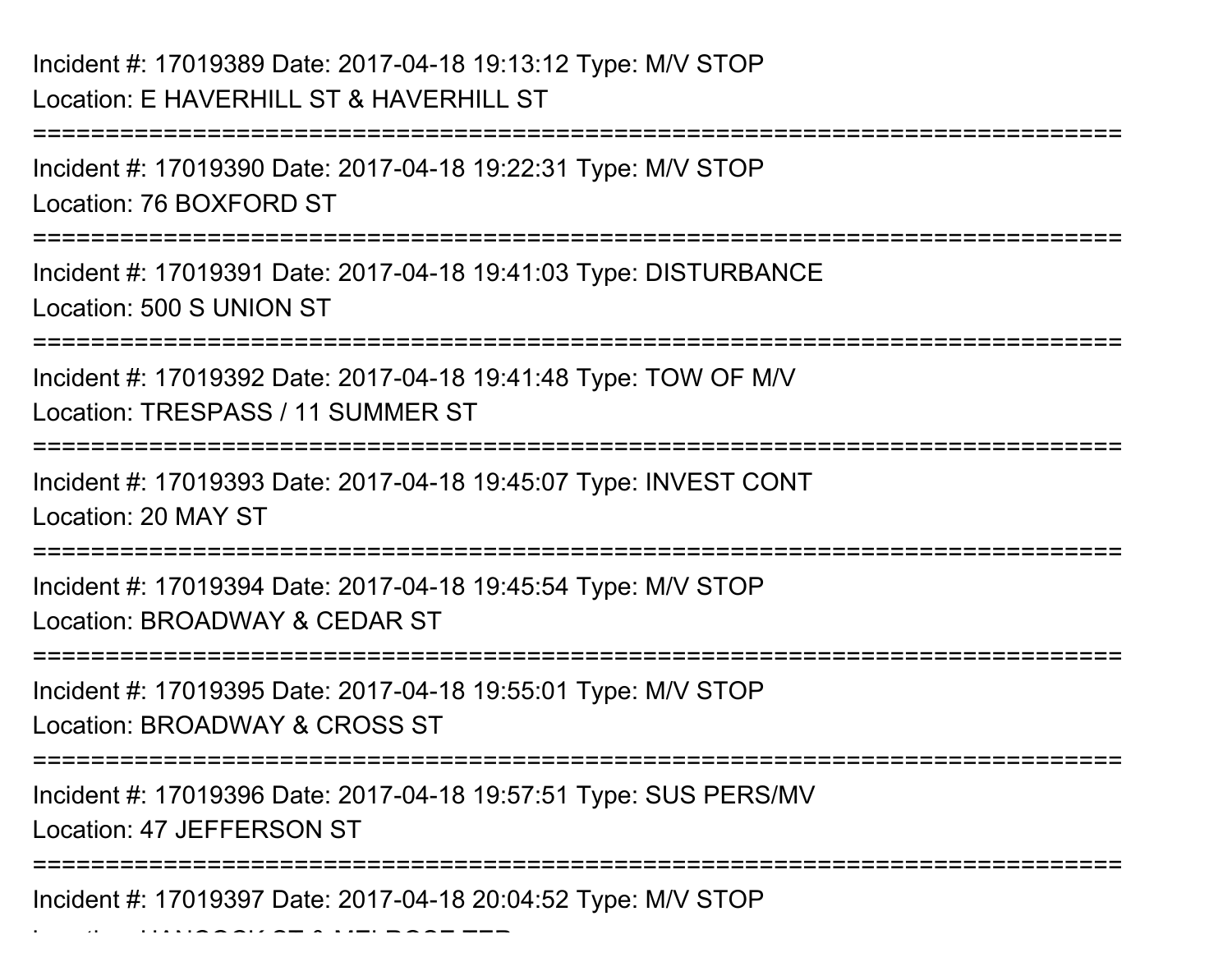Incident #: 17019398 Date: 2017-04-18 20:20:04 Type: TOW/REPOSSEDLocation: 53 MECHANIC ST

===========================================================================

Incident #: 17019399 Date: 2017-04-18 20:24:17 Type: SUS PERS/MVLocation: 1 MILL ST

===========================================================================

Incident #: 17019400 Date: 2017-04-18 20:34:18 Type: AUTO ACC/NO PILocation: NEW BALANCE ATHLETIC SHOE CORP / 5 S UNION ST

===========================================================================

Incident #: 17019401 Date: 2017-04-18 20:39:52 Type: M/V STOPLocation: ESSEX ST & GREENWOOD ST

===========================================================================

Incident #: 17019402 Date: 2017-04-18 20:42:38 Type: NOISE ORD

Location: 19 EXETER ST

===========================================================================

Incident #: 17019403 Date: 2017-04-18 20:54:29 Type: SUS PERS/MV

Location: HOWARD PARK / null

===========================================================================

Incident #: 17019404 Date: 2017-04-18 20:54:50 Type: SUS PERS/MVLocation: ADVANCED AUTO PARTS / 183 BROADWAY

===========================================================================

Incident #: 17019405 Date: 2017-04-18 21:01:00 Type: B&E/ATTEMPY

Location: S BROADWAY & SALEM ST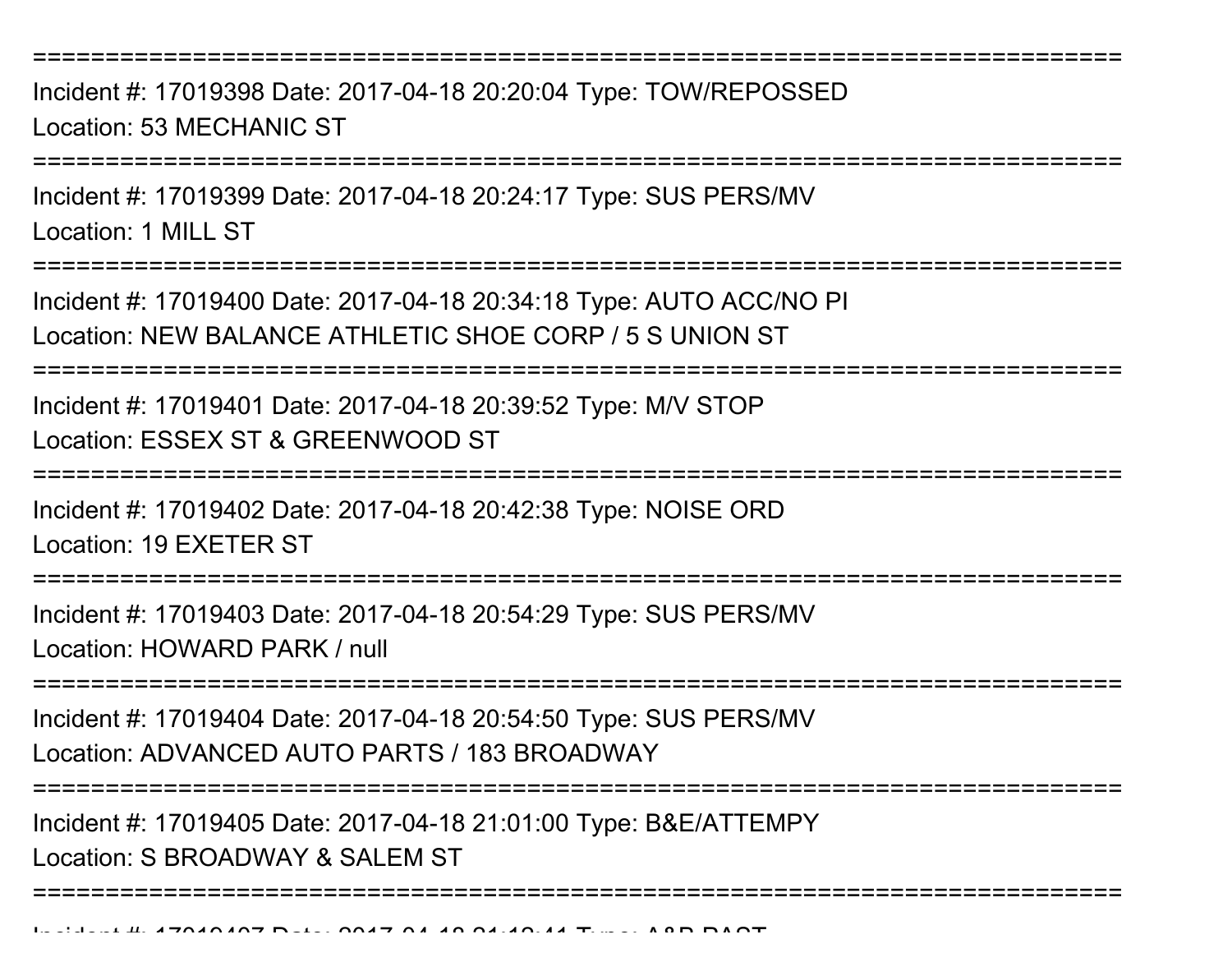Location: 209 ABBOTT ST FL 3

===========================================================================

Incident #: 17019406 Date: 2017-04-18 21:12:59 Type: DISTURBANCELocation: 41 WEST ST FL 2

===========================================================================

Incident #: 17019408 Date: 2017-04-18 21:15:03 Type: DISORDERLYLocation: 700 ESSEX ST

===========================================================================

Incident #: 17019409 Date: 2017-04-18 21:21:59 Type: DOMESTIC/PROGLocation: 51 N PARISH RD #1

===========================================================================

Incident #: 17019411 Date: 2017-04-18 21:38:38 Type: WARRANT SERVELocation: 90 LOWELL ST

===========================================================================

Incident #: 17019410 Date: 2017-04-18 21:38:53 Type: M/V STOPLocation: MARKET ST & OSGOOD ST

===========================================================================

Incident #: 17019412 Date: 2017-04-18 21:46:49 Type: LARCENY/PAST

Location: YMCA / 40 LAWRENCE ST

===========================================================================

Incident #: 17019413 Date: 2017-04-18 21:48:25 Type: GENERAL SERV

Location: 320 JACKSON ST

===========================================================================

===========================================================================

Incident #: 17019414 Date: 2017-04-18 21:57:24 Type: M/V STOPLocation: ANDOVER ST & BLANCHARD ST